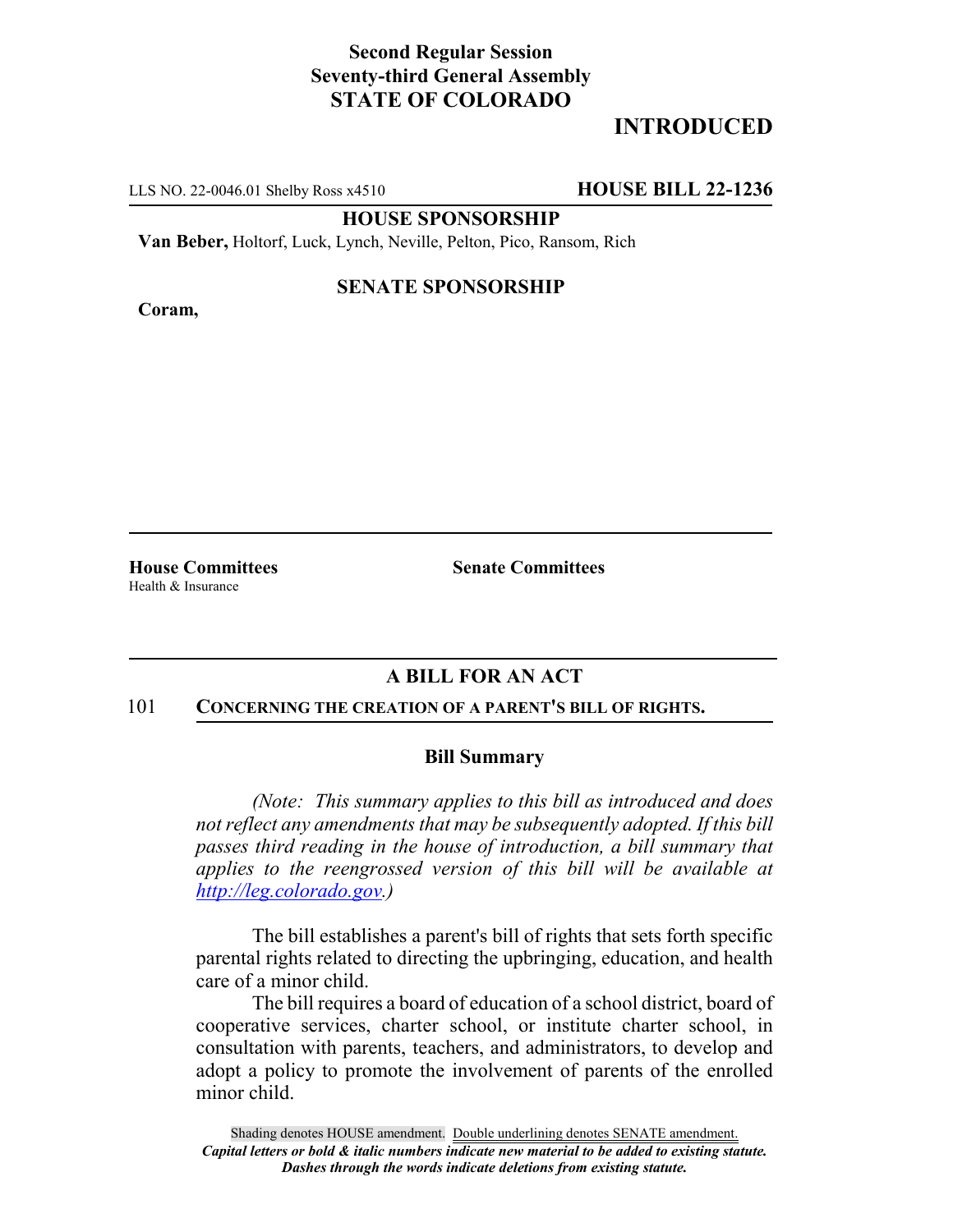The bill prohibits an individual, corporation, association, organization, state-supported institution, or individual employed by any of these entities from procuring, soliciting to perform, arranging for the performance of, or performing a surgical procedure upon a minor without written or verbal consent from the minor's parent. Parental consent is not required if the minor is in the custody of a county department of human or social services or the division of youth services.

| $\mathbf{1}$   | Be it enacted by the General Assembly of the State of Colorado:         |
|----------------|-------------------------------------------------------------------------|
| $\overline{2}$ | <b>SECTION 1.</b> In Colorado Revised Statutes, add article 16 to title |
| 3              | 14 as follows:                                                          |
| $\overline{4}$ | <b>ARTICLE 16</b>                                                       |
| 5              | <b>Parent's Bill of Rights</b>                                          |
| 6              | 14-16-101. Short title. THE SHORT TITLE OF THIS ARTICLE 16 IS           |
| 7              | THE "PARENT'S BILL OF RIGHTS".                                          |
| 8              | 14-16-102. Definitions. As USED IN THIS ARTICLE 16, UNLESS THE          |
| 9              | <b>CONTEXT OTHERWISE REQUIRES:</b>                                      |
| 10             | (1) "MINOR CHILD" MEANS A PERSON SEVENTEEN YEARS OF AGE                 |
| 11             | OR YOUNGER.                                                             |
| 12             | (2) "PARENT" MEANS THE NATURAL OR ADOPTIVE PARENT OR                    |
| 13             | LEGAL GUARDIAN OF A MINOR CHILD.                                        |
| 14             | 14-16-103. Parental rights reserved - exceptions. (1) THE               |
| 15             | STATE, ANY POLITICAL SUBDIVISION OF THE STATE, OR ANY OTHER             |
| 16             | GOVERNMENTAL ENTITY OR INSTITUTION SHALL NOT INFRINGE UPON THE          |
| 17             | FUNDAMENTAL RIGHT OF A PARENT TO DIRECT THE UPBRINGING,                 |
| 18             | EDUCATION, AND HEALTH CARE OF THE PARENT'S MINOR CHILD WITHOUT          |
| 19             | DEMONSTRATING THAT THE COMPELLING GOVERNMENTAL INTEREST, AS             |
| 20             | APPLIED TO THE MINOR CHILD INVOLVED, IS OF THE HIGHEST ORDER, IS        |
| 21             | NARROWLY TAILORED, AND CANNOT BE ACCOMPLISHED IN A LESS                 |
| 22             | RESTRICTIVE MANNER.                                                     |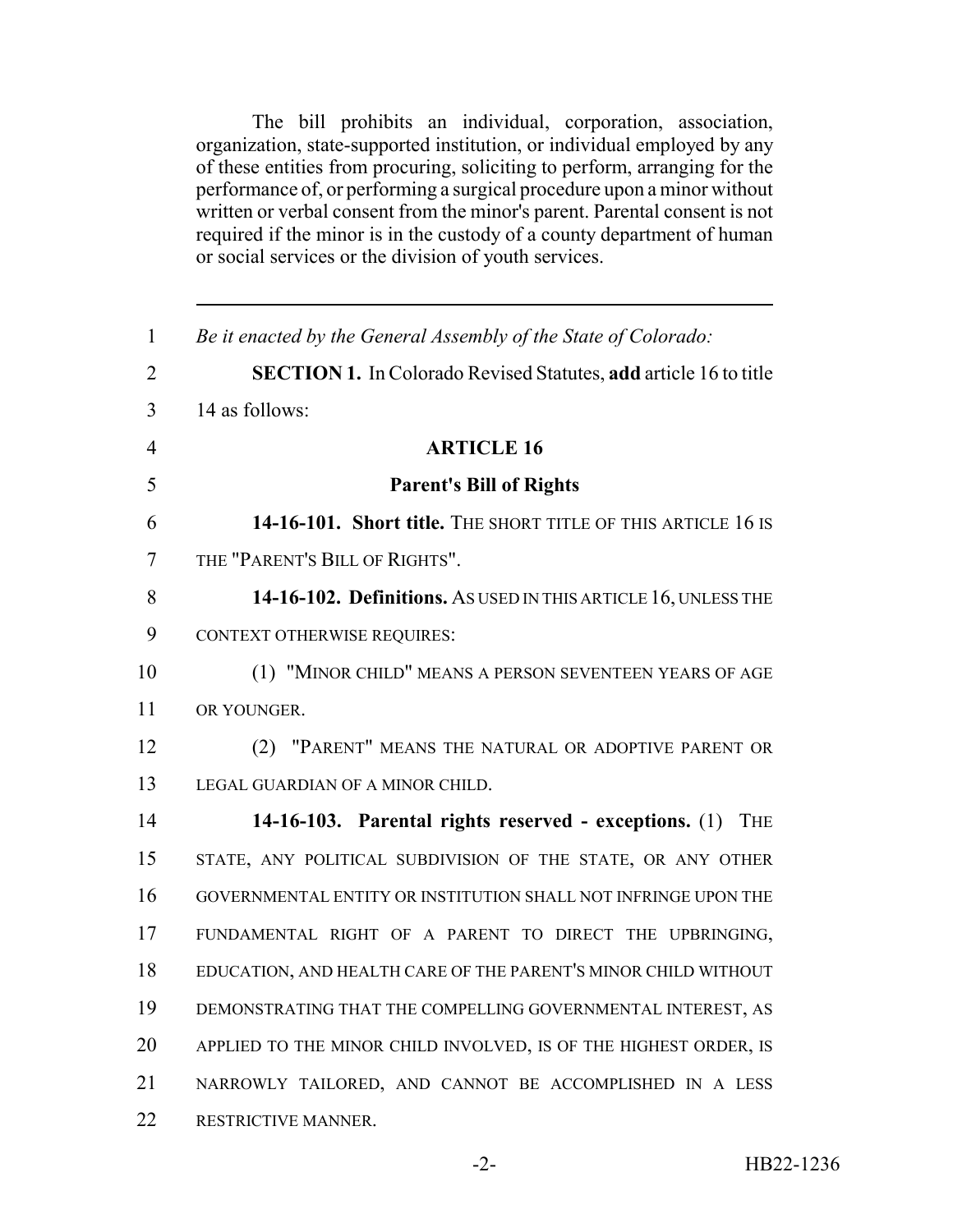(2) EXCEPT AS OTHERWISE PROVIDED BY LAW, ALL PARENTAL RIGHTS ARE RESERVED TO A PARENT OF A MINOR CHILD WITHOUT OBSTRUCTION OR INTERFERENCE FROM THE STATE, ANY POLITICAL SUBDIVISION OF THE STATE, OR ANY OTHER GOVERNMENTAL ENTITY OR INSTITUTION, INCLUDING, BUT NOT LIMITED TO, THE RIGHT TO:

 (a) DIRECT THE UPBRINGING, EDUCATION, AND HEALTH CARE OF THE MINOR CHILD;

 (b) DIRECT THE MORAL OR RELIGIOUS TRAINING OF THE MINOR CHILD;

 (c) ACCESS AND REVIEW ALL SCHOOL RECORDS RELATING TO THE MINOR CHILD;

12 (d) ACCESS AND REVIEW ALL MEDICAL RECORDS OF THE MINOR CHILD;

(e) MAKE HEALTH CARE DECISIONS FOR THE MINOR CHILD;

 (f) CONSENT IN WRITING BEFORE A BIOMETRIC SCAN OF THE MINOR 16 CHILD OCCURS OR IS SHARED OR STORED;

 (g) CONSENT IN WRITING BEFORE ANY RECORD OF THE MINOR CHILD'S BLOOD OR DNA IS MADE, SHARED, OR STORED, UNLESS OBTAINING SUCH BLOOD OR DNA IS OTHERWISE REQUIRED BY LAW OR AUTHORIZED 20 PURSUANT TO A COURT ORDER;

21 (h) CONSENT IN WRITING BEFORE THE STATE OR ANY OF ITS POLITICAL SUBDIVISIONS TAKES A PHOTO OR MAKES A VIDEO OR VOICE RECORDING OF THE MINOR CHILD, UNLESS THE PHOTO, VIDEO, OR VOICE RECORDING IS TO BE USED SOLELY FOR ANY OF THE FOLLOWING PURPOSES:

 (I) A PURPOSE RELATED TO A LEGITIMATE ACADEMIC OR EXTRACURRICULAR ACTIVITY;

**(II) A PURPOSE RELATED TO REGULAR CLASSROOM INSTRUCTION;**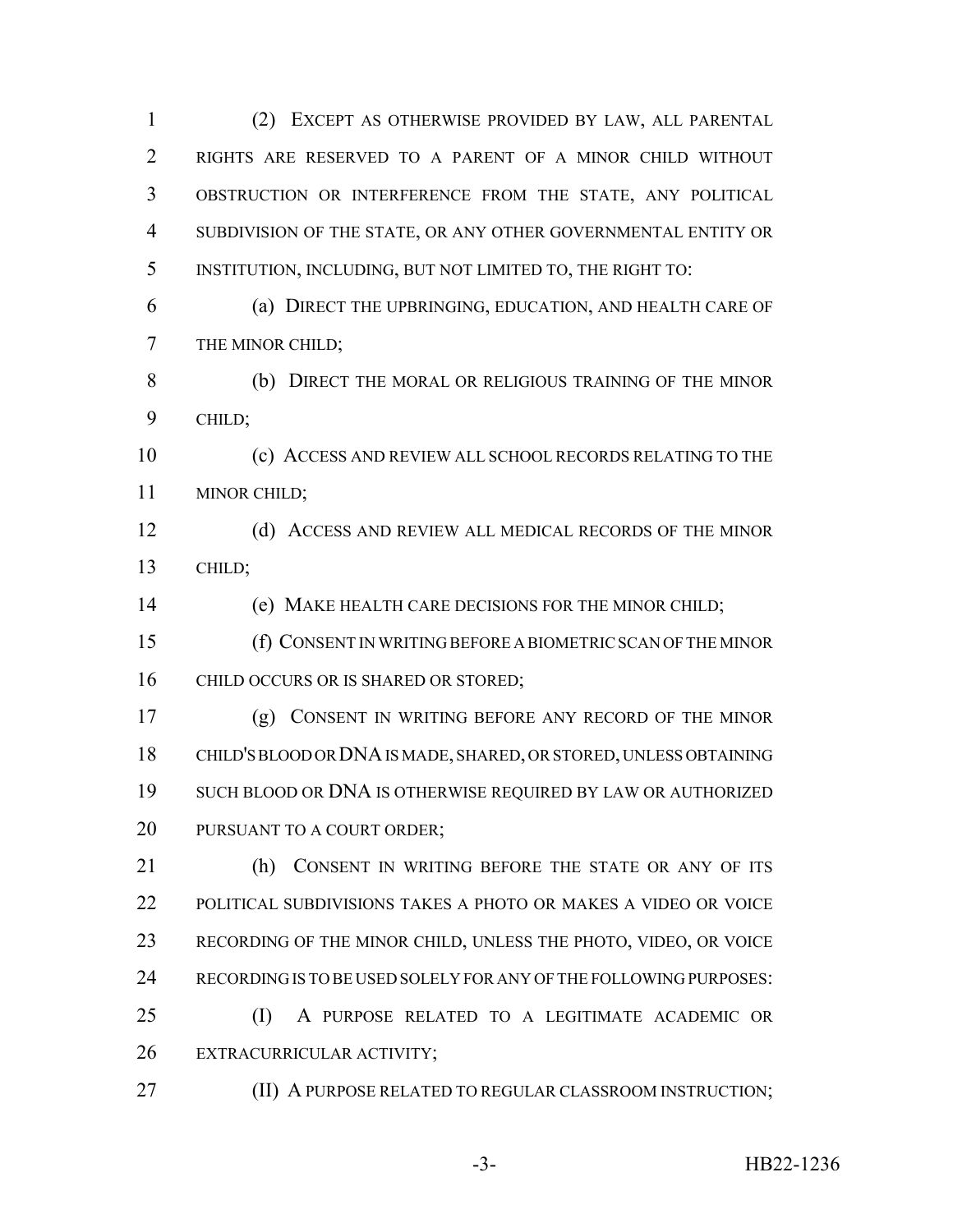(III) SECURITY OR SURVEILLANCE OF BUILDINGS OR GROUNDS; OR

(IV) A PHOTO IDENTIFICATION CARD; AND

 (i) BE NOTIFIED PROMPTLY IF AN EMPLOYEE OF A PUBLIC SCHOOL SUSPECTS THAT A CRIMINAL OFFENSE HAS BEEN COMMITTED AGAINST THE MINOR CHILD. THIS SUBSECTION (2)(i) DOES NOT CREATE A NEW OBLIGATION FOR A SCHOOL TO REPORT MISCONDUCT BETWEEN STUDENTS AT SCHOOL, SUCH AS FIGHTING OR AGGRESSIVE PLAY, THAT IS ROUTINELY ADDRESSED BY THE SCHOOL AS A STUDENT DISCIPLINARY MATTER.

 (3) UNLESS A RIGHT HAS BEEN LEGALLY WAIVED OR LEGALLY TERMINATED, A PARENT HAS INALIENABLE RIGHTS THAT ARE MORE COMPREHENSIVE THAN THOSE LISTED IN THIS ARTICLE 16.THE "PARENT'S 12 BILL OF RIGHTS" DOES NOT PRESCRIBE ALL RIGHTS OF A PARENT. UNLESS OTHERWISE REQUIRED BY LAW, THE RIGHTS OF A PARENT OF A MINOR CHILD MUST NOT BE LIMITED OR DENIED.

 **14-16-104. Parental rights related to education of a minor child - policy for parental involvement - request for information.** (1) THE BOARD OF EDUCATION OF A SCHOOL DISTRICT, BOARD OF COOPERATIVE SERVICES, CHARTER SCHOOL, OR INSTITUTE CHARTER SCHOOL, IN CONSULTATION WITH PARENTS, TEACHERS, AND ADMINISTRATORS, SHALL DEVELOP AND ADOPT A POLICY TO PROMOTE THE INVOLVEMENT OF PARENTS OF THE ENROLLED MINOR CHILD. AT A 22 MINIMUM, THE POLICY MUST INCLUDE:

 (a) A PLAN FOR PARENT PARTICIPATION IN THE SCHOOL THAT IS DESIGNED TO IMPROVE PARENT AND TEACHER COOPERATION IN AREAS SUCH AS HOMEWORK, ATTENDANCE, AND DISCIPLINE;

**(b) PROCEDURES BY WHICH A PARENT CAN LEARN ABOUT THE** PARENTAL RIGHTS AND RESPONSIBILITIES UNDER THE LAWS OF THE STATE,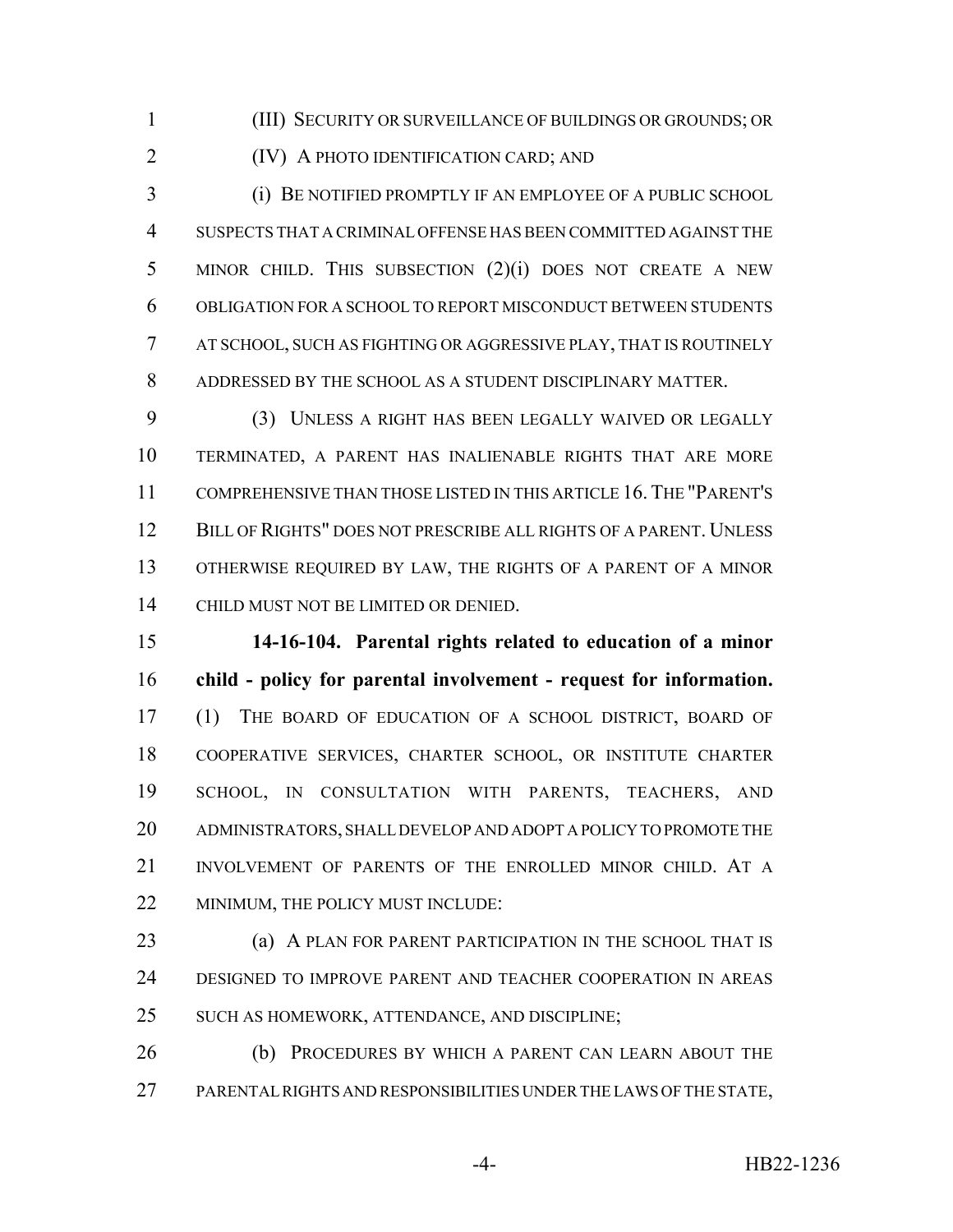1 INCLUDING THE RIGHT TO:

 (I) OBTAIN INFORMATION CONCERNING SCHOOL CHOICE OPEN ENROLLMENT RIGHTS;

 (II) OPT OUT OF AN ASSIGNMENT THAT THE PARENT OBJECTS TO AS IT RELATES TO MORAL OR RELIGIOUS TRAINING OF THE MINOR;

 (III) RECEIVE INFORMATION CONCERNING THE MINIMUM COURSE OF STUDY AND COMPETENCY REQUIREMENTS FOR GRADUATION FROM HIGH SCHOOL;

(IV) ACCESS AND REVIEW SCHOOL RECORDS;

 (V) HAVE THE PARENT'S MINOR CHILD PARTICIPATE IN GIFTED AND TALENTED PROGRAMS;

 (VI) RECEIVE INFORMATION RELATED TO ATTENDANCE REQUIREMENTS SET FORTH IN THE "SCHOOL ATTENDANCE LAW OF 1963", 14 ARTICLE 33 OF TITLE 22;

 (VII) RECEIVE POLICIES RELATED TO PARENTAL INVOLVEMENT PURSUANT TO THIS SECTION;

 (VIII) PARTICIPATE IN PARENT TEACHER ASSOCIATIONS AND ORGANIZATIONS THAT ARE SANCTIONED BY THE BOARD OF EDUCATION OF A SCHOOL DISTRICT; AND

**(IX) OPT OUT OF ANY DATA COLLECTION INSTRUMENT AT THE**  DISTRICT LEVEL THAT WOULD CAPTURE DATA FOR INCLUSION IN THE STATEWIDE LONGITUDINAL STUDENT DATA SYSTEM, EXCEPT WHAT IS NECESSARY AND ESSENTIAL FOR ESTABLISHING A STUDENT'S PUBLIC 24 SCHOOL RECORD.

 (2) THE BOARD OF EDUCATION OF A SCHOOL DISTRICT MAY ADOPT A POLICY TO PROVIDE PARENTS WITH THE INFORMATION REQUIRED BY THIS SECTION IN ELECTRONIC FORM.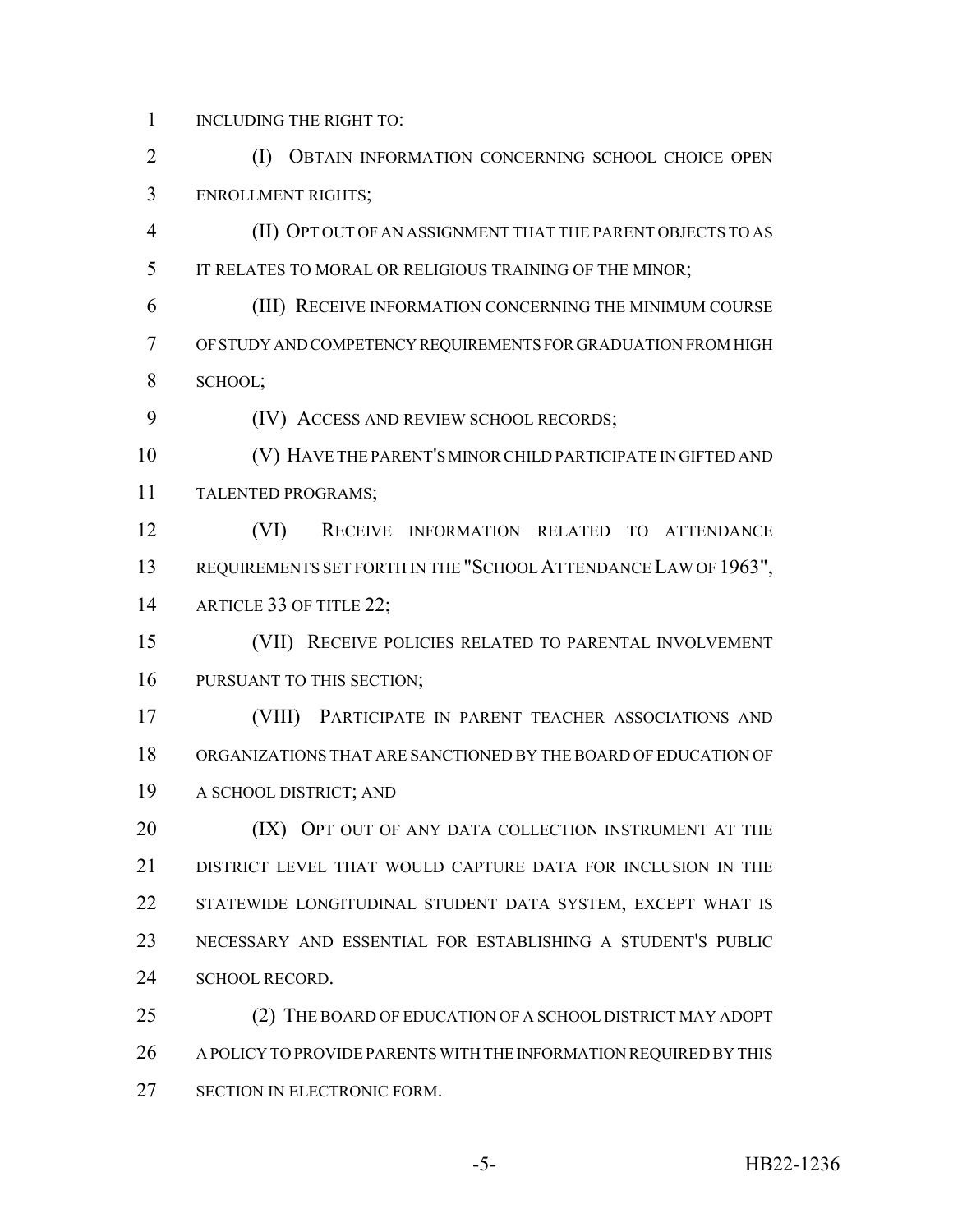(3) A REQUEST FOR INFORMATION PURSUANT TO THIS SECTION MUST BE SUBMITTED IN WRITING BY A PARENT DURING REGULAR BUSINESS HOURS TO EITHER THE SCHOOL PRINCIPAL OR THE SUPERINTENDENT OF THE SCHOOL DISTRICT. WITHIN TWO BUSINESS DAYS AFTER RECEIVING THE INFORMATION REQUEST, THE SCHOOL PRINCIPAL OR DISTRICT SUPERINTENDENT SHALL PROVIDE THE REQUESTED INFORMATION TO THE PARENT.

 **14-16-105. Parental rights related to health care of a minor child - exception - penalty.** (1) NOTWITHSTANDING ANY OTHER PROVISION OF LAW, AN INDIVIDUAL, CORPORATION, ASSOCIATION, ORGANIZATION, STATE-SUPPORTED INSTITUTION, OR INDIVIDUAL EMPLOYED BY ANY OF THESE ENTITIES SHALL NOT PROCURE, SOLICIT TO PERFORM, OR ARRANGE FOR THE PERFORMANCE OF, OR PERFORM A SURGICAL PROCEDURE UPON A MINOR CHILD WITHOUT FIRST OBTAINING WRITTEN OR VERBAL CONSENT FROM THE MINOR'S PARENT THAT IS IMMEDIATELY DOCUMENTED.

 (2) NOTWITHSTANDING SUBSECTION (1) OF THIS SECTION, PARENTAL CONSENT IS NOT REQUIRED IF A MINOR IS IN THE CUSTODY OF A COUNTY DEPARTMENT OF HUMAN OR SOCIAL SERVICES OR THE DIVISION OF YOUTH SERVICES IN THE DEPARTMENT OF HUMAN SERVICES CREATED IN SECTION 19-2.5-1501 (1).

 **SECTION 2. Act subject to petition - effective date.** This act takes effect at 12:01 a.m. on the day following the expiration of the ninety-day period after final adjournment of the general assembly; except 25 that, if a referendum petition is filed pursuant to section 1 (3) of article V of the state constitution against this act or an item, section, or part of this act within such period, then the act, item, section, or part will not take